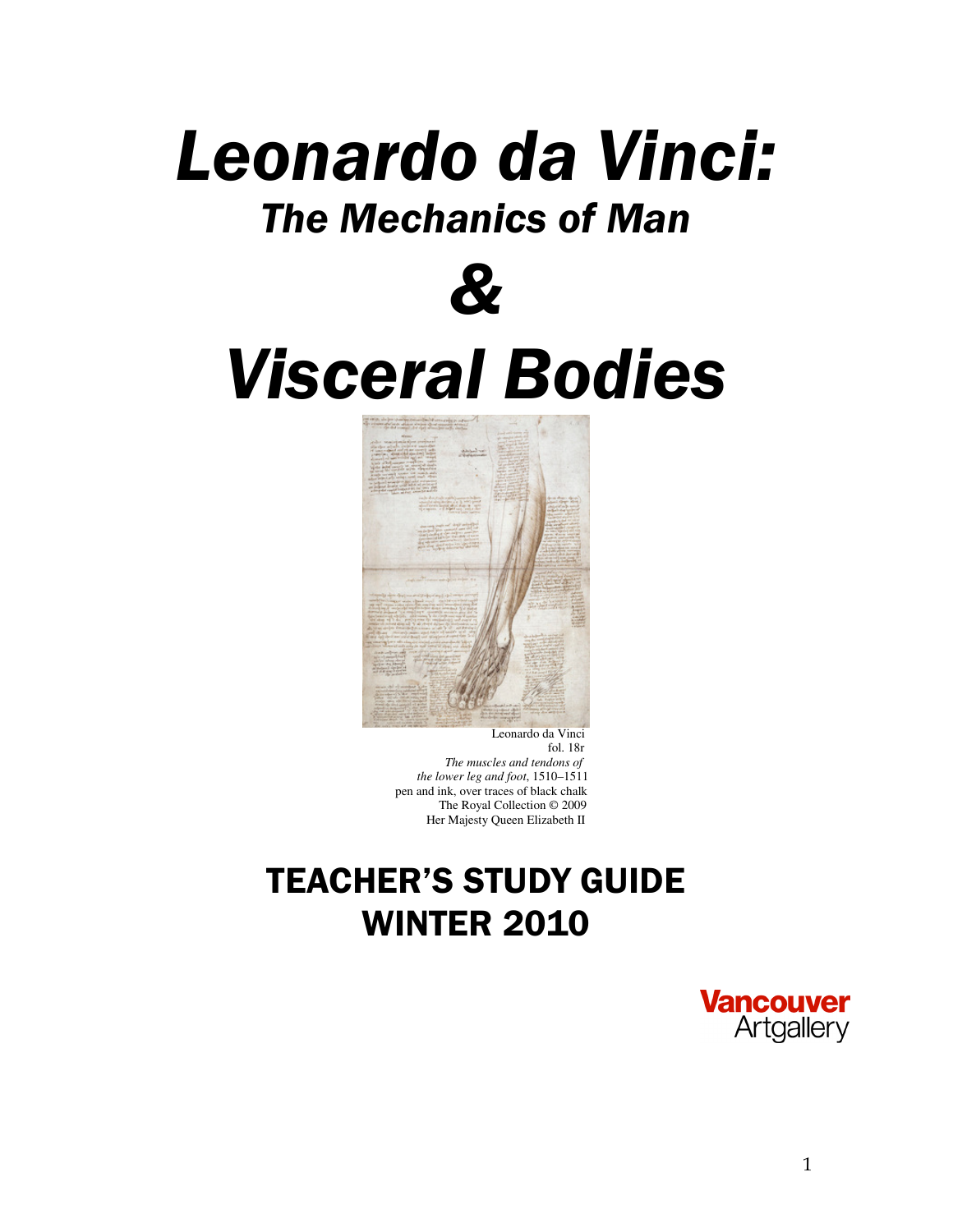## Contents Page

|    | Background to the Exhibitions   |  |
|----|---------------------------------|--|
|    |                                 |  |
|    |                                 |  |
|    |                                 |  |
|    |                                 |  |
|    | Pre- and Post- Visit Activities |  |
|    |                                 |  |
|    |                                 |  |
| 2. |                                 |  |
| 3. |                                 |  |
| 4. |                                 |  |
|    |                                 |  |
|    |                                 |  |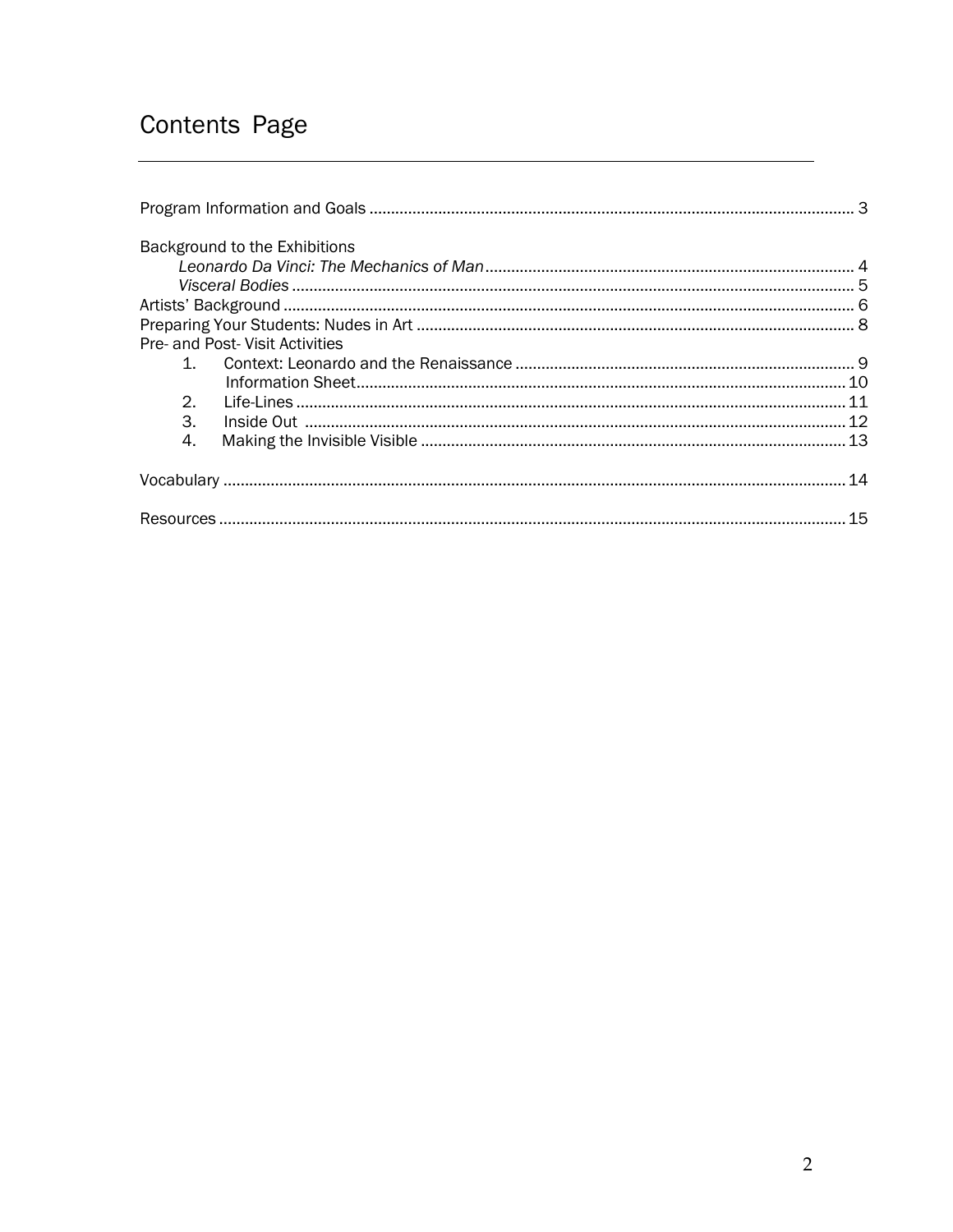## **Vancouver Art Gallery Teacher's Guide for School Programs**

The two exhibitions Leonardo da Vinci: The Mechanics of Man and Visceral Bodies present a rich and diverse array of approaches to the human body. We are provided with a historical perspective through Leonardo's groundbreaking scientific explorations into the mechanics of the body in the form of his beautifully drawn, anatomically accurate and expertly realized drawings. We are brought firmly into the present day through contemporary approaches in the Visceral Bodies exhibition that investigate the body not only as dispassionate scientific studies, but also as social, psychological and cultural constructs. The exhibit includes drawings, paintings, installations, sculpture, photography and video.

## DEAR TEACHER:

This guide will assist you in preparing for your tour of the two exhibitions Leonardo da Vinci: The Mechanics of Man and Visceral Bodies. It also provides follow-up activities to facilitate discussion after your Gallery visit. Engaging in the suggested activities before and after your visit will reinforce ideas generated by the tour and build continuity between the Gallery experience and your ongoing work in the classroom. Most activities require few materials and can be adapted easily to the age, grade level and needs of your students. Underlined words in this guide are defined in the Vocabulary section.

The tour of Leonardo da Vinci: The Mechanics of Man and Visceral Bodies has three main goals:

- to introduce students to the merging of science and art in Leonardo's historical drawings,
- to consider multiple perspectives in contemporary artists' explorations of the body,
- to explore individual artworks in a variety of disciplines and media.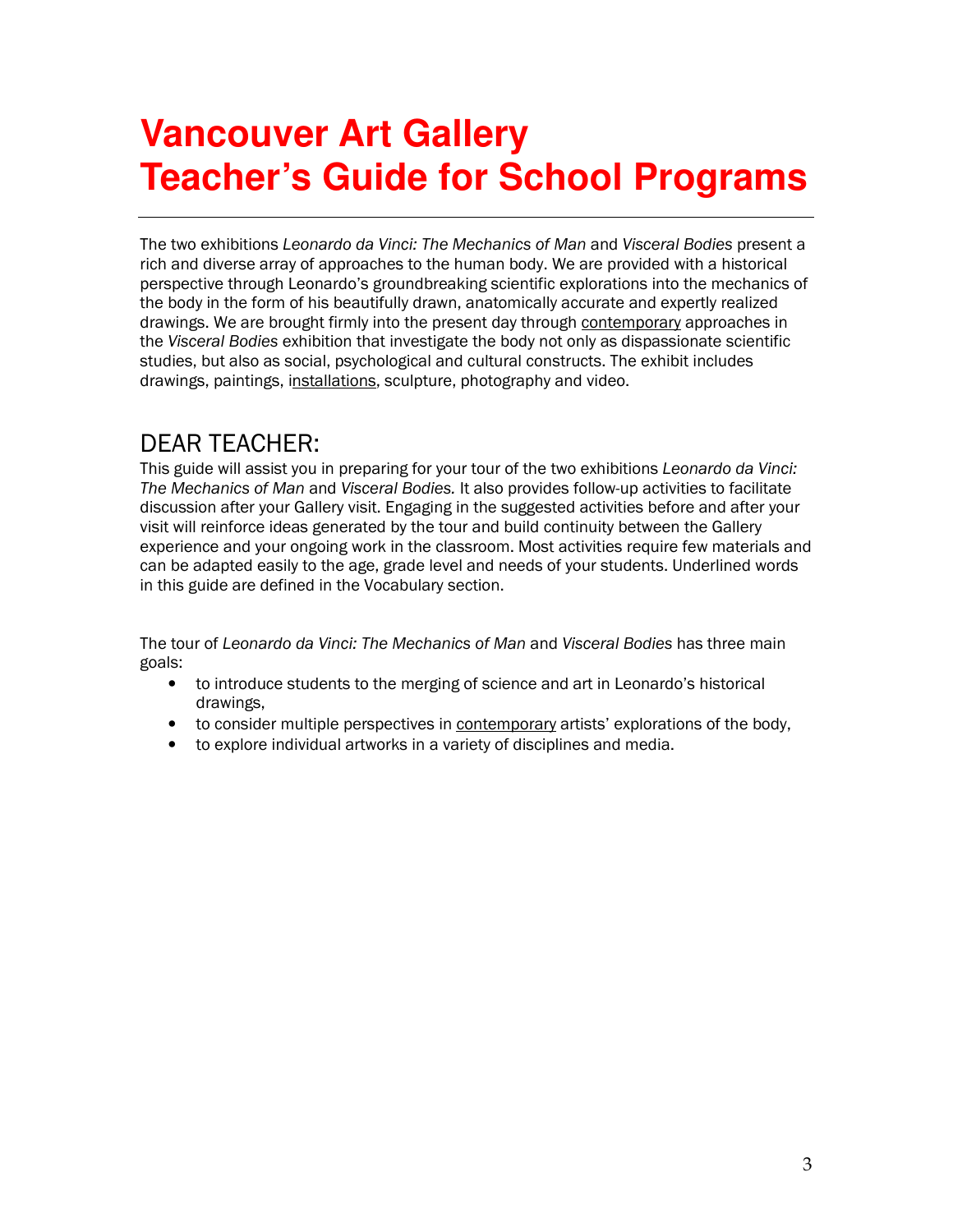## THE EXHIBITIONS:

## Leonardo da Vinci: The Mechanics of Man

The exhibition Leonardo da Vinci: The Mechanics of Man presents a collection of drawings, referred to as Anatomical Manuscript A, which Leonardo made as part of his intensive investigations into the human form. The drawings, made in the winter of 1510—exactly five hundred years ago—focus on the bones and muscles and are accompanied by his exploratory notes. Included in this collection are the earliest known anatomically accurate drawings of the spinal column. It is important to consider the context in which these drawings were made in order to understand how Leonardo was able to render such accurate detail in his work.

The Renaissance was a time of intense exploration in the arts and sciences, which, for the most part, were seen as inseparably interlinked. Leonardo's curiosity was voracious, and he focused his attention on the pursuit of art and science alike. He worked alongside university scientists and was given the extreme privilege, in large part due to his success and renown as an artist, to attend and eventually perform autopsies. By the time of his death in 1519, Leonardo was said to have dissected thirty bodies—most of them executed criminals or people who died in charitable hospitals with no families to claim the remains.

Through direct observation and his extraordinary skill as a draftsman, Leonardo was able to create these exceptional anatomical studies—a triumph of both science and art. His understanding and descriptions of the mechanical workings of the body were so accurate that they can hold their own amongst modern anatomy textbooks.

Anatomical Manuscript A, shown here for the first time as a complete group, consists of thirty-four pen-and-ink drawings on eighteen sheets of paper. The drawings are accompanied by Leonardo's notes, which discuss the mechanics of the body. The notes are made in Leonardo's habitual mirror handwriting. It is evident that he added to his notations as he began to better understand the anatomical complexities. Some of his writings have been translated and appear on the walls, adjacent to the originals.

Leonardo's intention was to publish his work, but he died before he could do so and his research disappeared into near obscurity. Many of his groundbreaking discoveries were lost for hundreds of years. It was not until the early 1900s that the work was rediscovered and finally published.

Leonardo da Vinci: The Mechanics of Man is organized by the Vancouver Art Gallery. The works of art are graciously loaned by Her Majesty Queen Elizabeth II from The Royal Collection.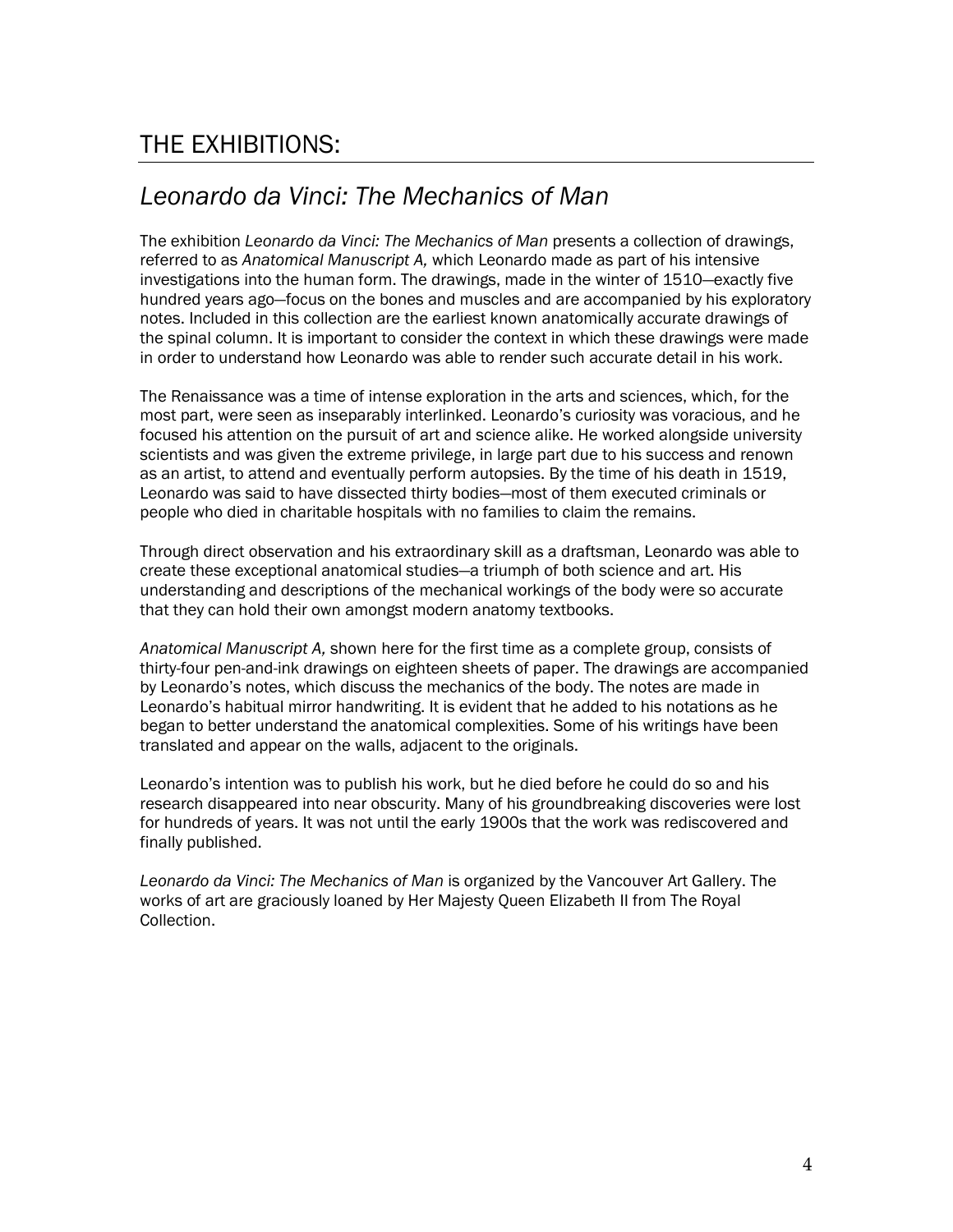### Visceral Bodies

Accompanying Leonardo da Vinci: The Mechanics of Man, the exhibition Visceral Bodies provides an alternate look at artists' explorations of the body. This exhibition presents the work of contemporary artists who have, for the most part, strayed far from historical scientific investigations of the body as anatomical fact. They are instead using the body to explore aspects as diverse as cultural perceptions, the fragility of the human condition and futuristic technology. They have worked with a variety of media and materials, ranging from painting to video installations to sculptures made with conventional and found materials.

#### The exhibition is divided into three sections:

In the first, titled Visceral Bodies, artists are working with intuitive or instinctual ideas of the body. Bodies are fragile; they are marked with the passage of time, they suffer, they weaken, they break. Indebted to feminist artists of the 1970s and '80s who used their bodies in their art to confront taboos and challenge boundaries, the artists here continue to question existing power relationships. They use the body to explore political, cultural and gender issues. Artists Shelagh Keeley, Kiki Smith and VALIE EXPORT use a variety of media to create evocative images that invite emotional responses to their work.

In the second section, The Scientific Body, artists have used advanced medical technologies to explore the body from within and without. Artists such as Mona Hatoum are using the equipment and methods of science to examine, invade and probe the body, asking some penetrating questions. How do genetic engineering, artificial intelligence, drugs or crossspecies organ transplants change and manipulate what it means to be a human being within a body? How does that affect our very understanding of what it means to be human? What are the far-reaching effects of medicine, science and technology?

The third section, The Fragmented Body, contains images of bodies that are no longer intact. They are fractured, distorted, transformed and sometimes fantastical. There is a sense of anxiety as these artists question a future where science has opened possibilities to the point that we no longer know or can predict our bodies' limits. It is here that we look up to find Antony Gormley's suspended fragmented sculpture, in a perpetual state of transformation. Here too we find works by Berlinde De Bruyckere and Wangetchi Mutu that give us distorted—but still recognizable—fragments of the body.

Visceral Bodies is organized by the Vancouver Art Gallery and presented with the Vancouver 2010 Cultural Olympiad. Curated by Daina Augaitis, chief curator and associate director.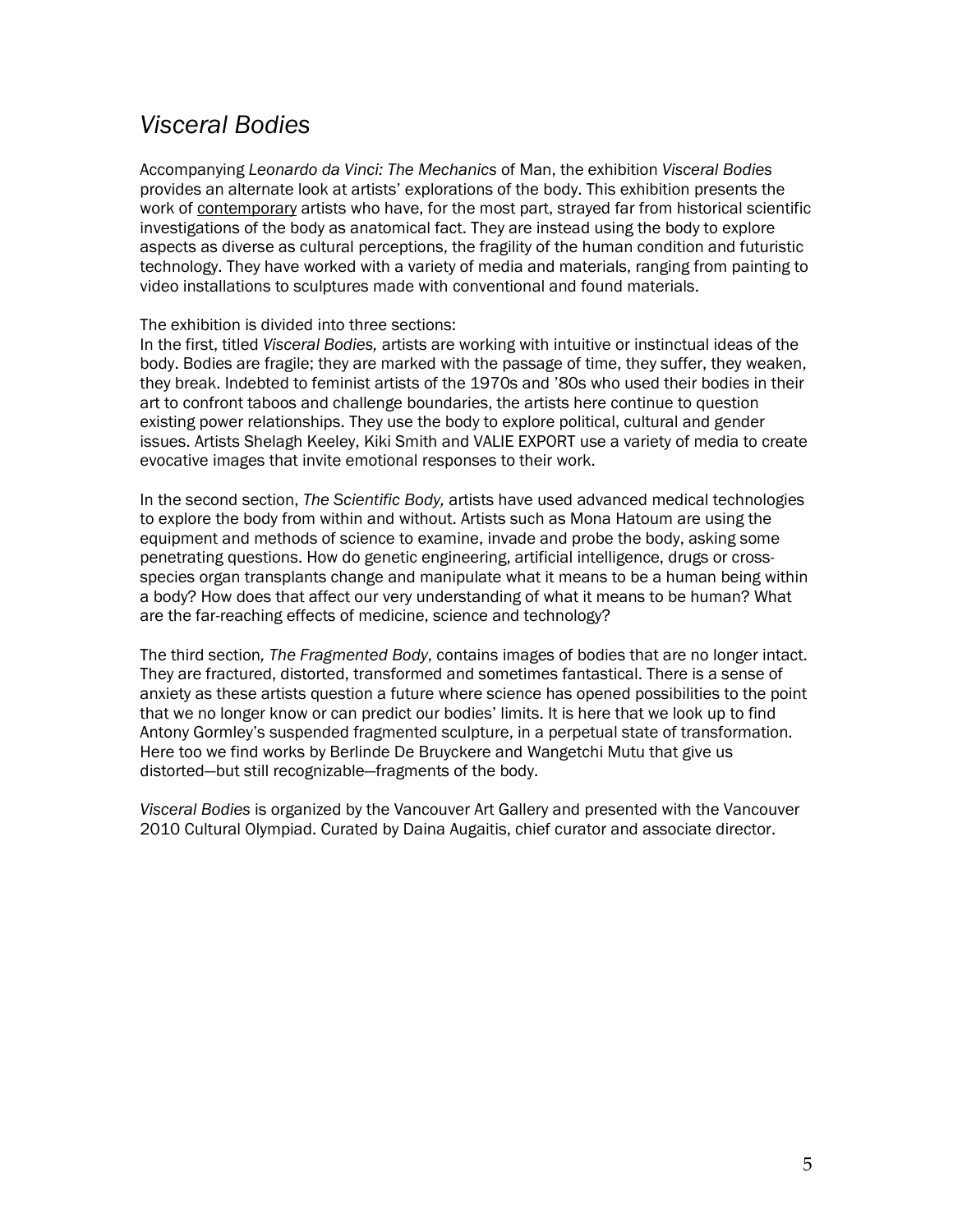## ARTISTS' BACKGROUND

The following background information highlights some of the artists whose work we may explore in the school tour.

#### Leonardo da Vinci (1452-1519)

Leonardo was born near the Tuscan town of Vinci, the town in Italy that gave him his name. At the age of fourteen he became apprenticed to an artist known as Verrocchio, who ran one of the most successful art studios in Florence. Leonardo was trained not only in drawing, painting and sculpting, but also in anatomy, drafting, metalworking, chemistry, mechanics and carpentry. Leonardo eventually left his beloved master to live and work in Milan, and later worked in Rome, Bologna and Venice. He died in France, under the care and protection of Francis I.

Leonardo is known primarily as a painter. His first major painting was Virgin of the Rocks, which was followed by The Last Supper. But it is of course the Mona Lisa that made him a household name. His drawing of the Vitruvian Man, a study of the proportions of the human body, has become a cultural icon, found on coffee mugs and T-shirts the world over. Although very few of his paintings have survived—fifteen for certain, a few more disputed—the notebooks containing his drawings, writings and scientific diagrams have left a rich legacy of their own. His writings are, curiously, in mirror image. Various theories have been advanced, but it is most likely that being left-handed, he found it easier to write from right to left.

The Renaissance was a time of intense pursuit of art, architecture, science and literature. Leonardo is known as the archetypal Renaissance man, acclaimed not only for his art, but also for his investigations into science and technology—centuries ahead of his time. In his work as an engineer in Venice, he designed protective mobile barricades for the city. His designs for solar power and for a tank, calculator and helicopter—to name but a few—were not feasible in his time, but they laid out solid foundations for future inventions. And some of his smaller inventions, such as an automated bobbin winder, soon came into popular use.

From the 1480s on, Leonardo was primarily occupied with his studies of the human body. Of all the scientific investigations he undertook, his anatomical studies were his most sustained and perhaps his most influential works. Given special permission to dissect human corpses taken from the local hospital, he used his extraordinary skills as a draftsman to produce some of the most detailed and insightful anatomical drawings we have. In them he created a vision of the human body that has defined the way artists as well as scientists view the body today.

#### Antony Gormley (born 1950)

Born to a German mother and an Irish father, Gormley grew up in London, the youngest of seven children. He was educated in England and completed his studies at the Slade School of Art in London, where he majored in sculpture. The recipient of numerous awards and prizes, he won the prestigious Turner prize in 1994 and the Order of the British Empire in 1997. His work has been exhibited extensively at home and abroad, and many of his largescale sculptures are on permanent display in public places.

Almost all of Gormley's work is based on the human body—often his own. He has made multiple life-size metal casts of his body that have become the basis for his large-scale works. He has made outdoor works carved directly into rock. He has filled rooms with tiny clay figures—made by different community groups rather than by the artist himself, causing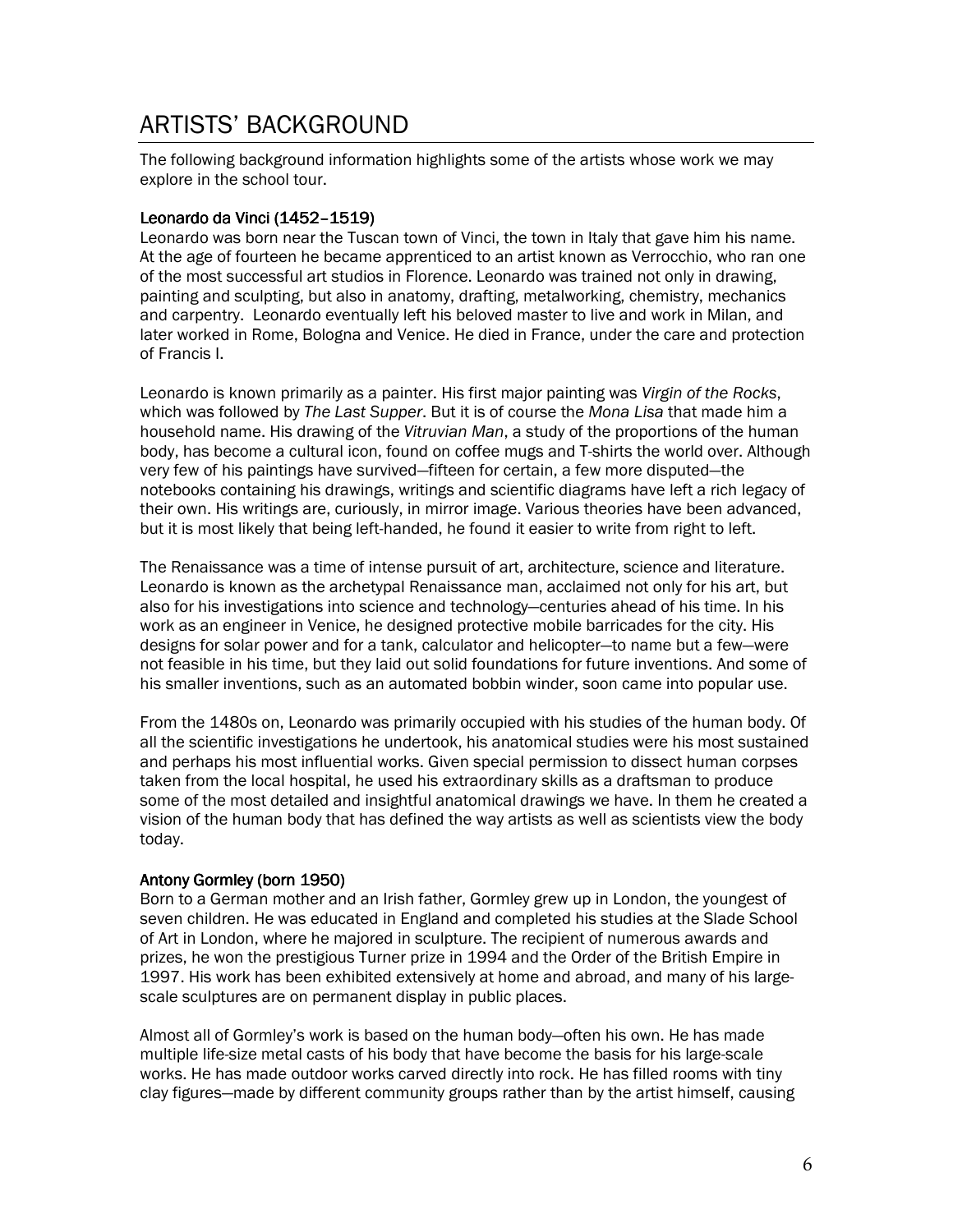some controversy. His best-known work is probably Angel of the North, constructed out of steel; it stands 65 feet high and has a wingspan of 177 feet.

Drift II is part of a series constructed out of metal bars. The huge mass hangs from the ceiling. Only from particular angles can the viewer discern the shape of a body materializing within the structure.

#### Mona Hatoum (born 1952)

Born in Beirut, Lebanon, to displaced Palestinian parents, Hatoum was exiled in London in 1975 when war broke out in her home country. She stayed in London, where she studied art, and has lived there ever since. Her work has been widely exhibited and has attracted extensive critical acclaim. She was shortlisted for the Turner Prize in 1995 and has won other prestigious awards.

Although she has worked with ideas of displacement, politics and alienation arising from her background, Hatoum has defied categorization as a political artist. Her early work often took the form of performances; she created installations that used light and sound, and often confronted violence, oppression, racism, power relations, gender politics and other issues. Her work has become more conceptual and minimalist in form over the years: more subtle, complex and multi-layered, and less overtly didactic in tone.

In Deep Throat, Hatoum presents the viewer with an exploration of her intestines, made with an endoscopic camera. She talks about her bodily investigations as stemming from cultural perceptions: "I wanted it to be a complete experience that involves your body, your senses, your mind, your emotions, everything. I think this has very much to do with the culture I grew up in where there is more of an integration between body and mind."

#### Shelagh Keeley (born 1954)

Keeley was born in Oakville, Ontario, and studied fine arts at York University. She lived in New York for more than twenty years, spent considerable time living and working in Paris and Delhi, India, and currently lives in Toronto. Her work is in major collections across North America and has been exhibited internationally. She is also the author of numerous books.

Keeley's art is a combination of drawing and sculpture. Her large-scale wall drawing often brings to mind the earthiness and strong lines of early Paleolithic cave drawings. These works take on a skin-like quality—an organ wrapping the architectural space of the gallery. She uses combinations of wax, chalk, Vaseline, oil stick and graphite that become sticky and mixed up, messily entangled with one another. Her work has an inescapably handmade quality that connects the viewer to the physicality of the creation of the work.

Writing on the Body was made in 1988 as a site-specific wall drawing for an exhibition in Tokyo. The imagery in this large-scale work is dominated by the artist's fragmented representations of the body. The dominant colours are reds, browns and yellows—those of the insides of our working bodies.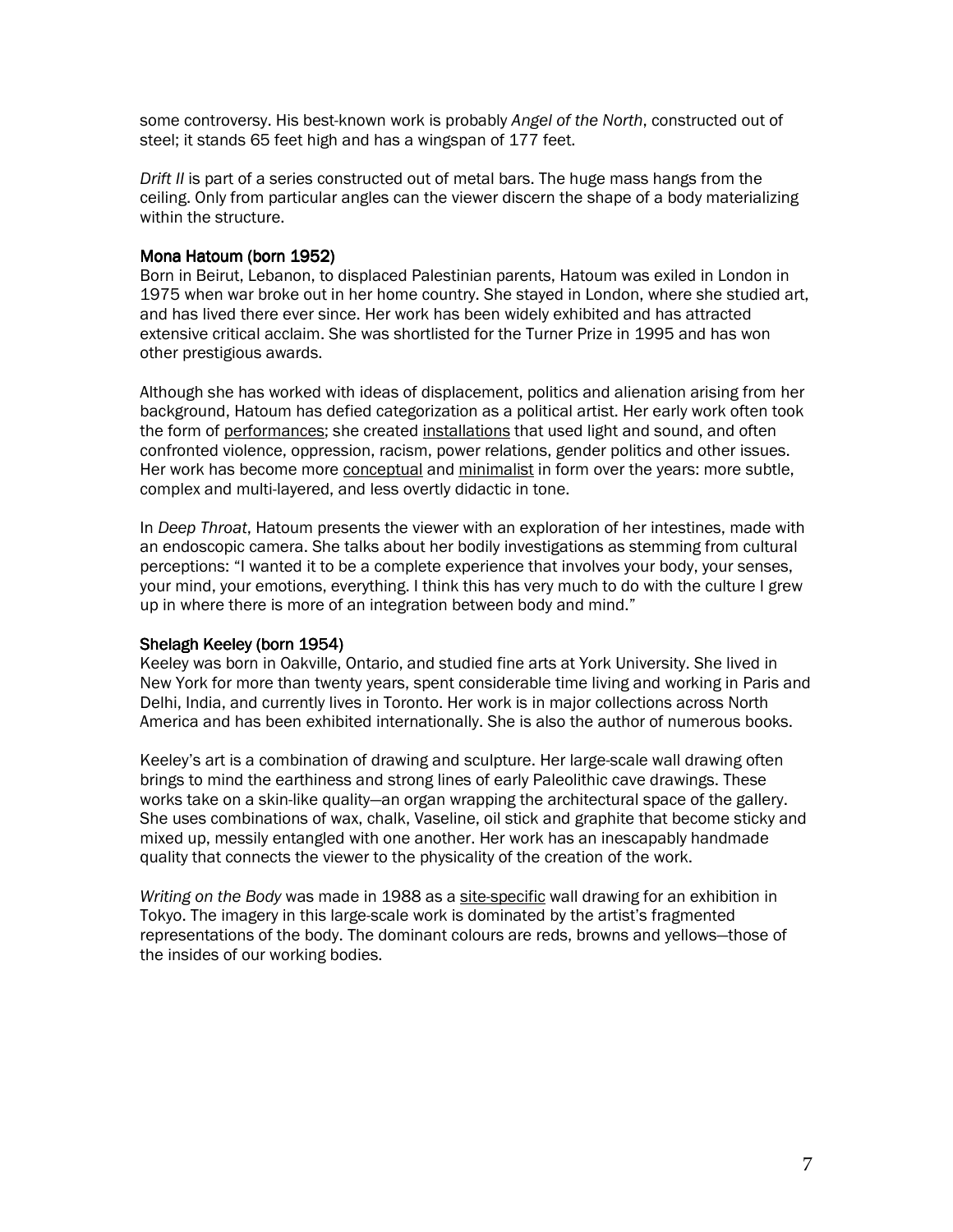## PREPARING YOUR STUDENTS: Nudes in Art

Given that the Leonardo da Vinci exhibition is focused entirely on drawings of the body, and that the Visceral Bodies exhibition is focused on contemporary explorations of the body, you can expect that students will see a number of nude images as they walk through the Vancouver Art Gallery. It may be helpful to talk with them beforehand about images of the nude in art, and encourage them to examine their own responses to the work and to think about why an artist might choose to include a nude body in a work of art.

#### **Hilarious**

A good place to begin is in simply informing students that some of the works of art they will see when they visit the Gallery will contain images of nude bodies. People who visit the Gallery have all kinds of different responses to artworks showing nudes. Some of them laugh, others feel embarrassed or uncomfortable. All of these responses are normal. But why? Why is the body so humorous and/or embarrassing? Ask the students whether they fall into hysterical laughter when they are in the shower or bath. Probably not. Part of the shock of seeing a nude figure in a museum is just that: we are accustomed to seeing our nude bodies only in private. To see one in public is a shock.

#### Meaning and Context

In showing the nude body, artists remind us that the human body can have a variety of meanings, and nudity can be used to explore many things, such as:

- anatomical accuracy, as in the case of Leonardo's work,
- scientific and technological advancements,
- emotional responses such as vulnerability and intimacy,
- cultural, historical and political implications.

#### What are you wearing?

Another way to approach this topic is to think about clothing instead of nudity. What do clothes tell us about a person? Clothing can send messages about:

- historical time and place.
- age and culture,
- wealth and style,
- profession,
- current stereotypes and expectations.

Some artists and art historians suggest that the nude figure is set free from all of this "distracting" information that is provided by what we wear, and becomes just a human being, from any time, place or background.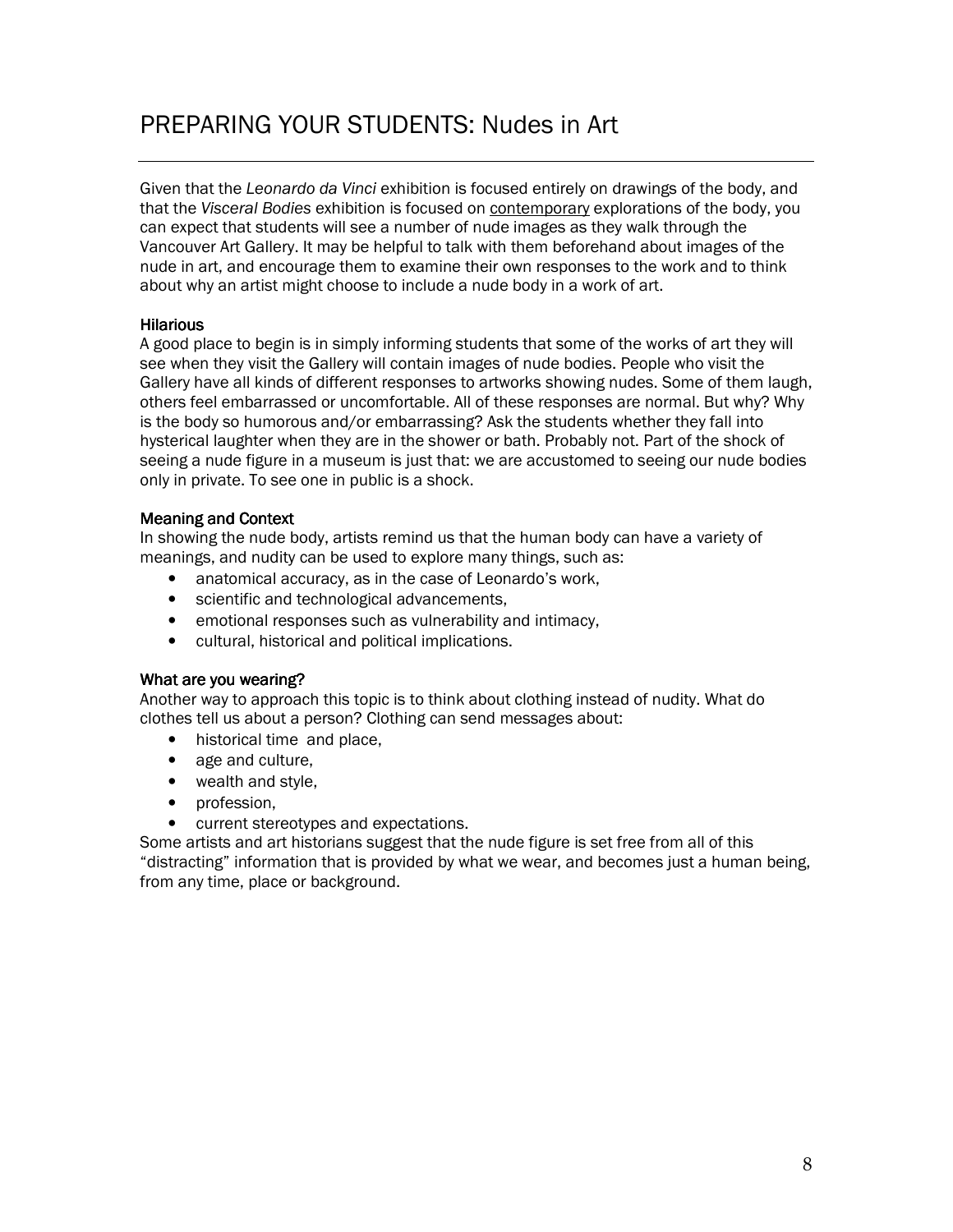## PRE-VISIT ACTIVITY: Context: Leonardo and the Renaissance (All levels)

#### Objective:

Students look at the life, times and impact of Leonardo and his work.

#### Discussion:

This activity provides a context and background for Leonardo. Students might need to be reminded that the work they will see in the exhibition at the Gallery is only concerned with human anatomy. They will not see the Mona Lisa!

#### Materials:

- □ writing materials
- books on Leonardo da Vinci and the Renaissance
- □ the internet. Some helpful sites include: http://www.museoscienza.org/english/leonardo/ http://www.mos.org/leonardo/bio.html www.artcyclopedia.com www.wikipedia.com

#### Process:

- 1. Brainstorm with students and write any information about Leonardo, his work and the Renaissance on the board. Chances are that students have at least heard of the Mona Lisa!
- 2. Divide students into five groups. Assign each group one of the following topics:
	- the Renaissance
	- personal Information: Leonardo's childhood, education, training, etc.
	- Leonardo's engineering projects and inventions
	- Leonardo and anatomy
	- Leonardo's most famous paintings: Mona Lisa, Madonna of the Rocks, The Last **Supper**
- 3. Each group will research their topic and present their findings to the class. Younger students can use the Information Sheet (see next page) as a guideline or starting point.
	- Have all students make sketches or copies of significant works.
- 4. Have each group present their findings to the class. Supplement presentations with images from books.

#### Conclusion:

Points for class discussion and/or individual writing assignments:

- What made Leonardo such an important artist?
- Why is he still relevant today?
- Why is he considered the ultimate example of the Renaissance man?
- What would a Renaissance man look like in our world today? a Renaissance woman? What skills would he/she be expected to have?
- What else are students interested in finding out about Leonardo?
- Can students think of any ways Leonardo's influence can be felt in our world today?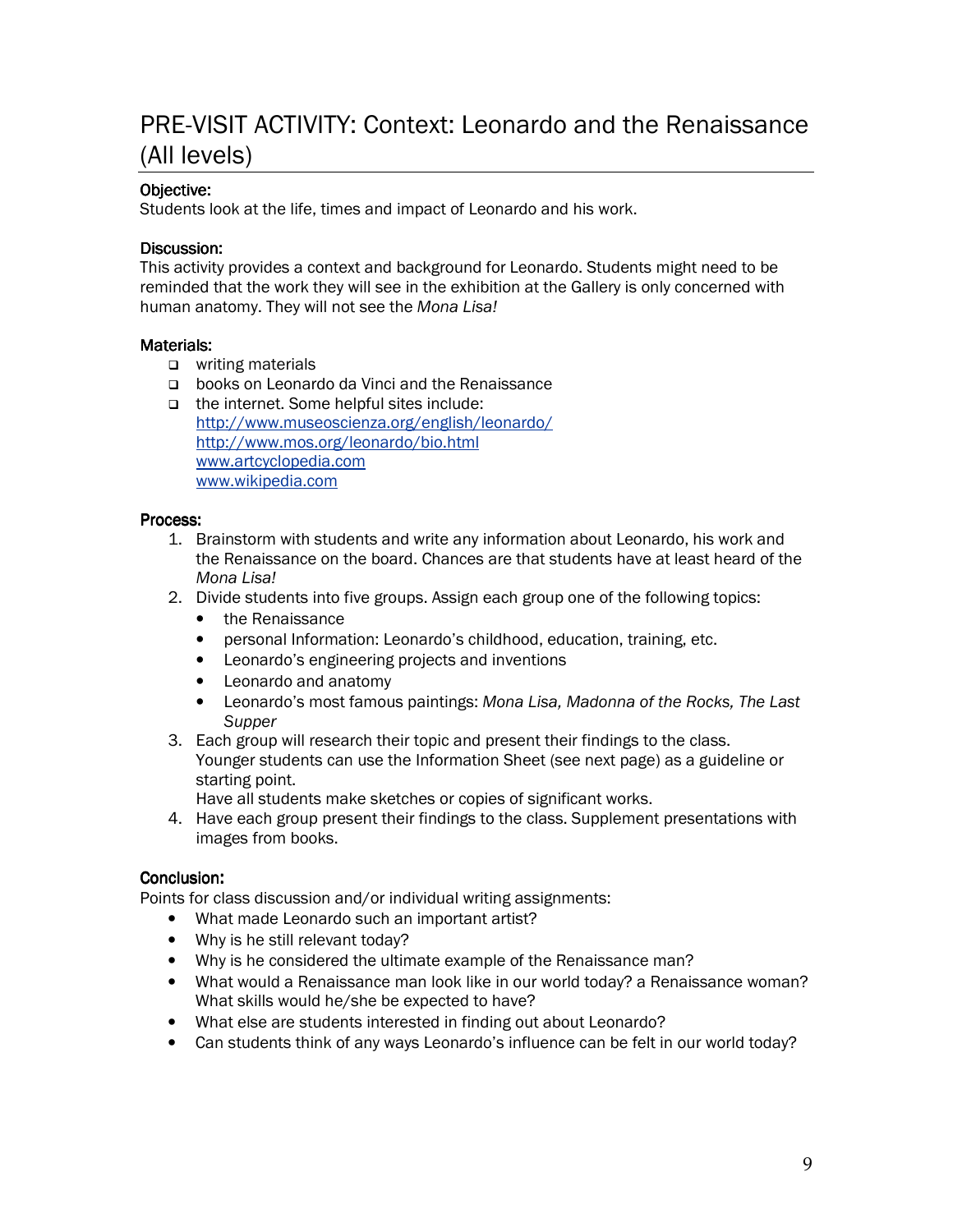## Information Sheet

#### The Renaissance

- 14<sup>th-17th</sup> century cultural movement meaning "rebirth"
- Started in Italy, spread throughout Europe
- Learning based on classical ideas from ancient Rome and Greece
- Art, philosophy and science were interlinked

#### Personal information about Leonardo

- born in 1452 in the town of Vinci in Tuscany
- became apprenticed as an artist to Verrocchio at the age of fourteen
- lived and worked in Rome, Venice and Milan
- died in France in 1519

#### Leonardo and his inventions

- worked as an engineer in Venice
- was an advanced scientist
- some of his inventions put into immediate use
- most of his inventions only feasible many centuries later

#### Leonardo and anatomy

- he did the drawings for Anatomical Manuscript A in the winter of 1510 (these are on exhibition at the Vancouver Art Gallery, the first time they have ever been shown together)
- he drew from corpses and performed more than thirty autopsies
- he showed the workings of the body with complete accuracy
- he wrote in his notebooks in "mirror" handwriting

#### Famous paintings

- only fifteen paintings definitely by Leonardo have survived
- most famous paintings:
	- o Mona Lisa
	- o Madonna of the Rocks (sometimes called Virgin of the Rocks)
	- o The Last Supper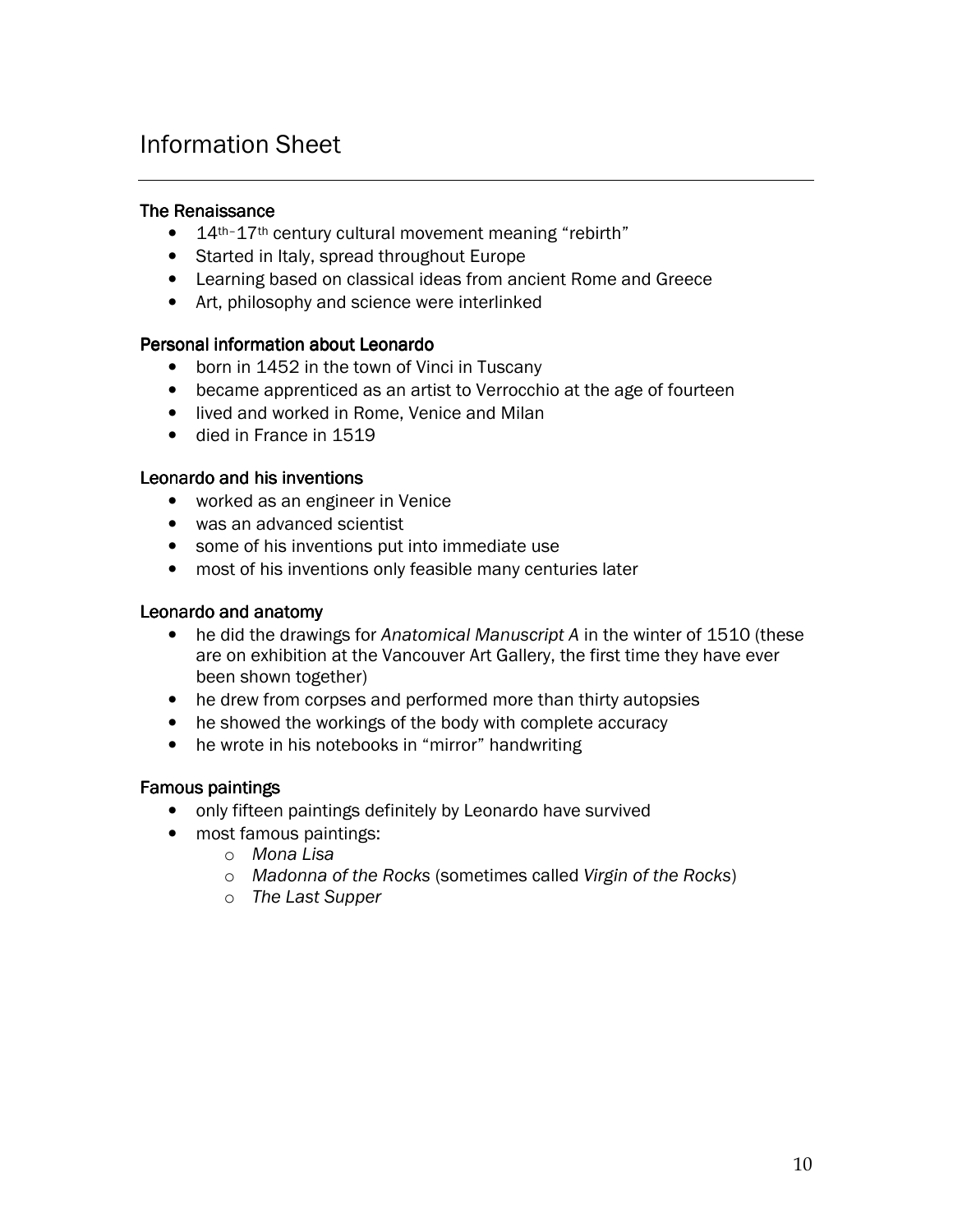## PRE-VISIT ACTIVITY: Life-Lines (Primary and intermediate students**)**

#### Objective:

Students make quick gestural drawings while classmates pose.

#### Discussion:

Traditionally, artists' training has included the study of human form through life drawings drawings made while live models pose. Sometimes these can be studies of poses held for a long period of time. But sometimes artists work with very quick poses to capture gesture, expression and character with a few brief lines.

#### Materials:

- □ soft pencil crayons—watercolour pencils allow for further extension
- one large sheet of drawing paper for each student

#### Process:

- 1. Discuss the idea (see Discussion, above) of artists working with quick poses. How can this be helpful? Answers might include: planning an artwork, capturing essentials without fuss, practising line drawing....
- 2. Divide the students into groups of four to six. Each student will need a large sheet of paper and some pencil crayons.
- 3. Have students take turns holding a thirty-second pose while the other students in their group draw them in the pose. These will be quick gestural drawings, which they will make without looking down at their paper. It is important to stress that this activity is about looking, not about creating a perfect drawing. Students will end up with some squiggly lines on their page. (A quick demonstration by the teacher on the board is helpful but not necessary).
- 4. Students choose a different colour of pencil crayon and repeat, with a new model. Students take turns holding a thirty-second pose while the rest of the group draw—on the same sheet of paper. The activity is repeated as many times as there are students in the group. The end result will be a large sheet of paper covered with overlapping squiggly coloured lines.
- 5. Have students look at their sheets and find recognizable bits: a gesture or a posture, the shape of a head, the texture of some hair, etc. Have them use pencil crayons to make connections. They might link bits together into a cohesive body, or shade in different fragments of body parts, or join squiggles, outline shapes, add lines or texture, suggest movement.
- 6. If students have used watercolour pencils, they can add water at this stage.
- 7. Display students' drawings.

#### Conclusion:

Discussion:

- What were some of the most interesting things that the students learned or discovered?
- Can they recognize any of the original poses in the drawings?
- What different choices have artists working with the same poses made? How are their drawings similar? Different?
- What is the element repeated most often—line, movement, colour, texture…?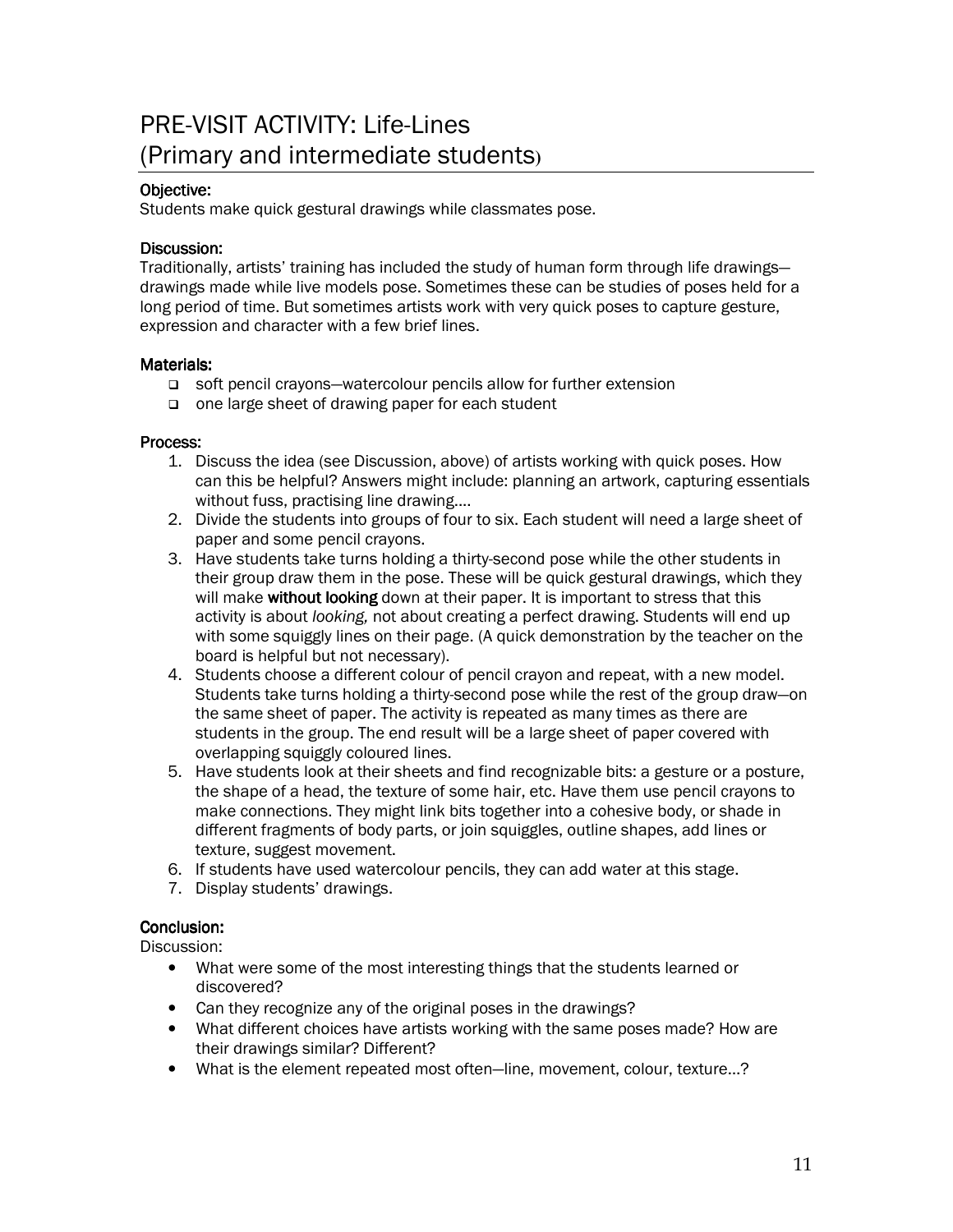## PRE/VISIT ACTIVITY: Inside Out (All levels)

#### Objective:

Students consider their intestines as inspiration for both science and art.

#### Discussion:

- Leonardo did not separate science and art. His investigations into the body were so thorough and accurate that anatomy professors today can barely fault them. His drawings and paintings hold pride of place in art institutions all over the world.
- Many contemporary artists are choosing to work with the latest medical technology to construct their artworks. They are using science and technology to image and reimagine their bodies, inside and out.
- Mona Hatoum has used high-resolution imaging to display her digestive system in the form of a video.
- Both artists and scientists are using special lenses to photograph cellular structures.

#### Materials:

- anatomy textbook, internet
- art materials: pencils, markers, pastels, scissors, magazines, glue.

#### Process:

- 1. Have students look at this website showing microscopic details of structures ranging from animal cells to carpet fibres:
	- http://www.nikonsmallworld.com/gallery/year/2005/8
- 2. Show students a textbook image of internal organs of the body. Ask them what they think their intestines look like in microscopic detail. Older students will probably have some idea of what the intestines actually look like from studying it; younger students will use their imaginations. Helpful questions could include: What did you have for breakfast today? Would you be able to see that? If you have a stomach ache, how would that look? What colours would you see? Shapes? Textures?
- 3. Give each student a sheet of paper. Have them fold it horizontally and vertically, then open it up again so that there are four quarters.
- 4. Ask each student to take a pencil and draw, in the first quarter, a close-up of a section of their intestine, as realistically as they can imagine it.
- 5. Second quarter: Have them draw the same image in colour, using markers and their imaginations.
- 6. Third quarter: Have them cut out and collage pieces from magazines, reimagining the same section of intestine.
- 7. Fourth quarter: Have them "abstract" their intestines, using markers or pastels. They might create an extreme close-up of one bit, or a few shapes rearranged, or repeated lines of a part.
- 8. Display students' work.

#### Conclusion:

Discussion:

- What do students notice about the work?
- What jumps out most? Colour? Shape? Line? Repetition?
- Do students think the images resemble the actual intestine? Does it matter? Why or why not?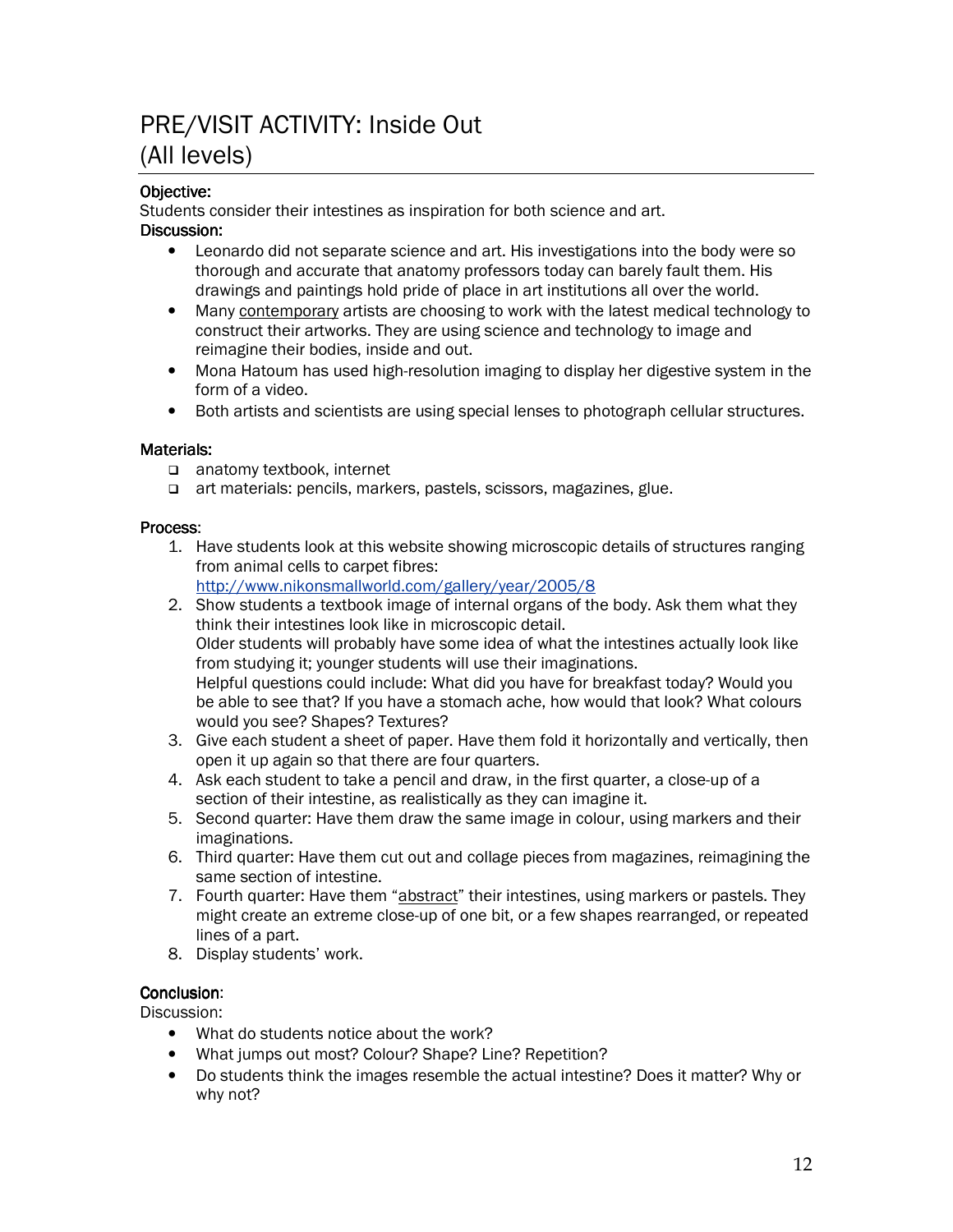## PRE/POST-VISIT ACTIVITY: Making the Invisible Visible (All levels)

#### Objective:

Students consider the different systems that make up the insides of their bodies and create an artwork based on both scientific accuracy and artistic interpretation.

#### Discussion:

Leonardo understood the complex layering of the body not only by dissecting bodies, but also by managing to visualize—or imagine—the complex layers and networks of muscles, tendons, skeletal and vascular systems that connect under our skin. Students might need to be reminded that Leonardo did all this without microscopes or medical technologies such as xray, ultrasound and MRI that we take for granted today.

Many contemporary artists have used new technologies to image bodies, layering new forms and meanings into a complex array of artworks.

#### Materials:

- images or models of skeletal and vascular systems of feet and hands
- $\Box$  white card or stiff paper for each student
- □ tracing paper or acetate sheets
- □ black and coloured Sharpies

#### Process:

- 1. Have each student draw the outline of their foot or hand onto a piece of white card. Have them examine images or models of the bone structure, then draw it in. They might choose to make an accurate copy, or a looser artistic interpretation. Have them go over the outline in black Sharpie.
- 2. Using either tracing paper or acetate, students trace their outline and, on this new sheet, copy (or interpret) their vascular system, using coloured Sharpies.
- 3. Students retrace the outline onto a new sheet of tracing paper or acetate, then draw a sock, shoe or glove.
- 4. Students cut out the hand or foot shape on the original card. On the other two sheets, they draw in three tabs on the edges (as in clothes for old-fashioned paper dolls) and cut around the tabbed outline. Layer these over the original, folding the notches over the card to hold the layers together.
	- Alternatively, they may staple the three layers together.
- 5. Display students' work.

#### Conclusion:

- What do students notice about the work?
- Which layer do students find most interesting—internal or external? Why?
- Is accuracy important? Why or why not?
- If another layer were to be added, what would it be?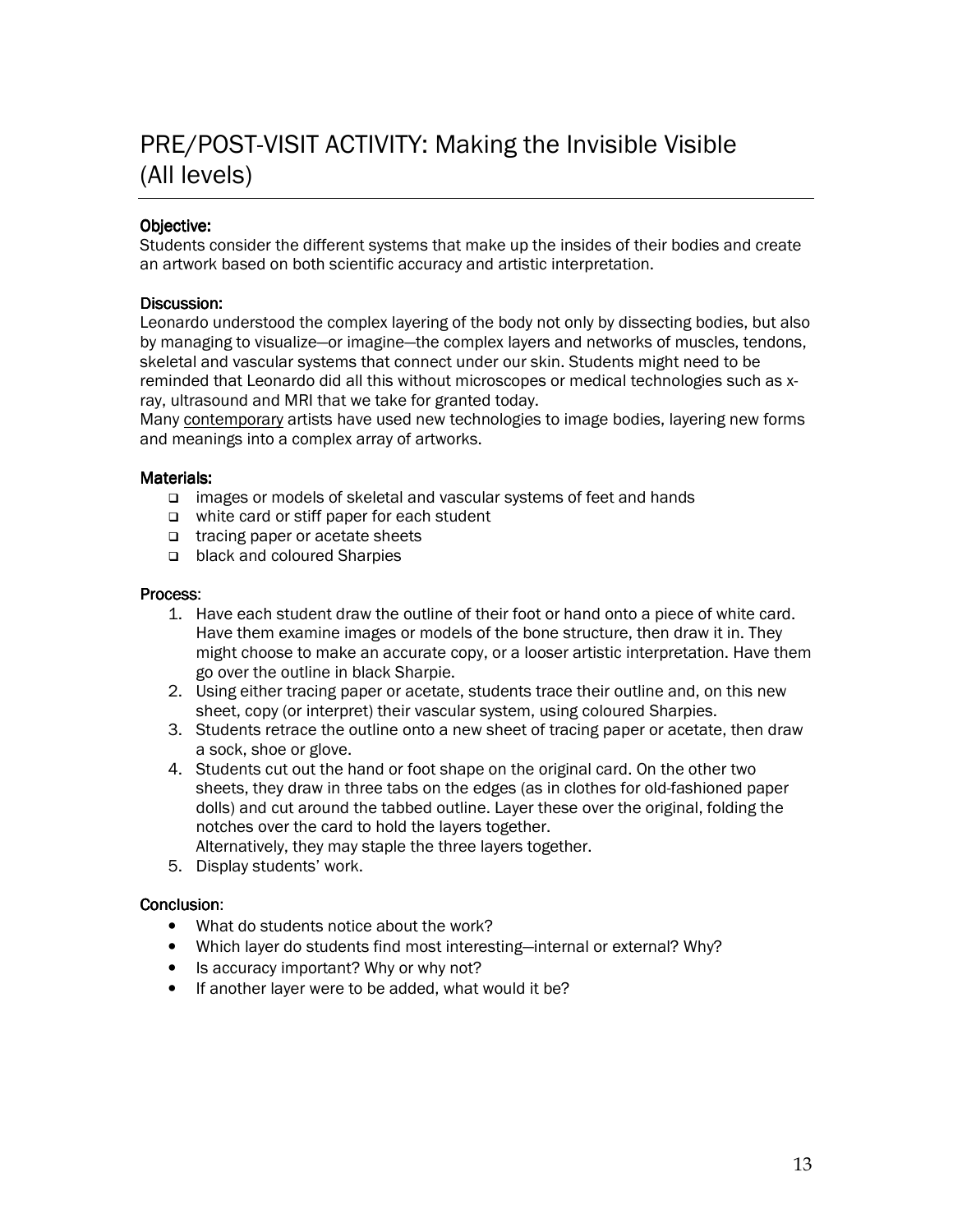## VOCABULARY

abstract: a style of art that can be thought of in two ways:

- a) the artist begins with a recognizable subject and alters, distorts, manipulates or simplifies elements of it;
- b) the artist creates purely abstract forms that are unrecognizable and have no direct reference to external reality (also called non-representational art).

conceptual art: art in which the ideas behind the creation of the work are more significant than the end product. During the 1960s and '70s, conceptual artists rejected the idea of the unique, precious art object and focused on intellectual explorations into artistic practice.

contemporary: created in the last thirty years. Most contemporary artists are living artists.

installation: art that is created from a wide range of materials and installed in a specific environment. An installation may be temporary or permanent. The term came into wide use in the 1970s, and many installation works were conceptual.

minimalist art: a type of abstract art that emphasizes extreme simplification of colour and form and often includes geometric shapes.

performance art: works in any of a variety of media that are performed before a live audience. The performance itself, rather than a specific object, constitutes the artwork. Documentation is often an important part of the performance.

site-specific: created for a particular site or venue; usually the work is destroyed by the process of dismantling it.